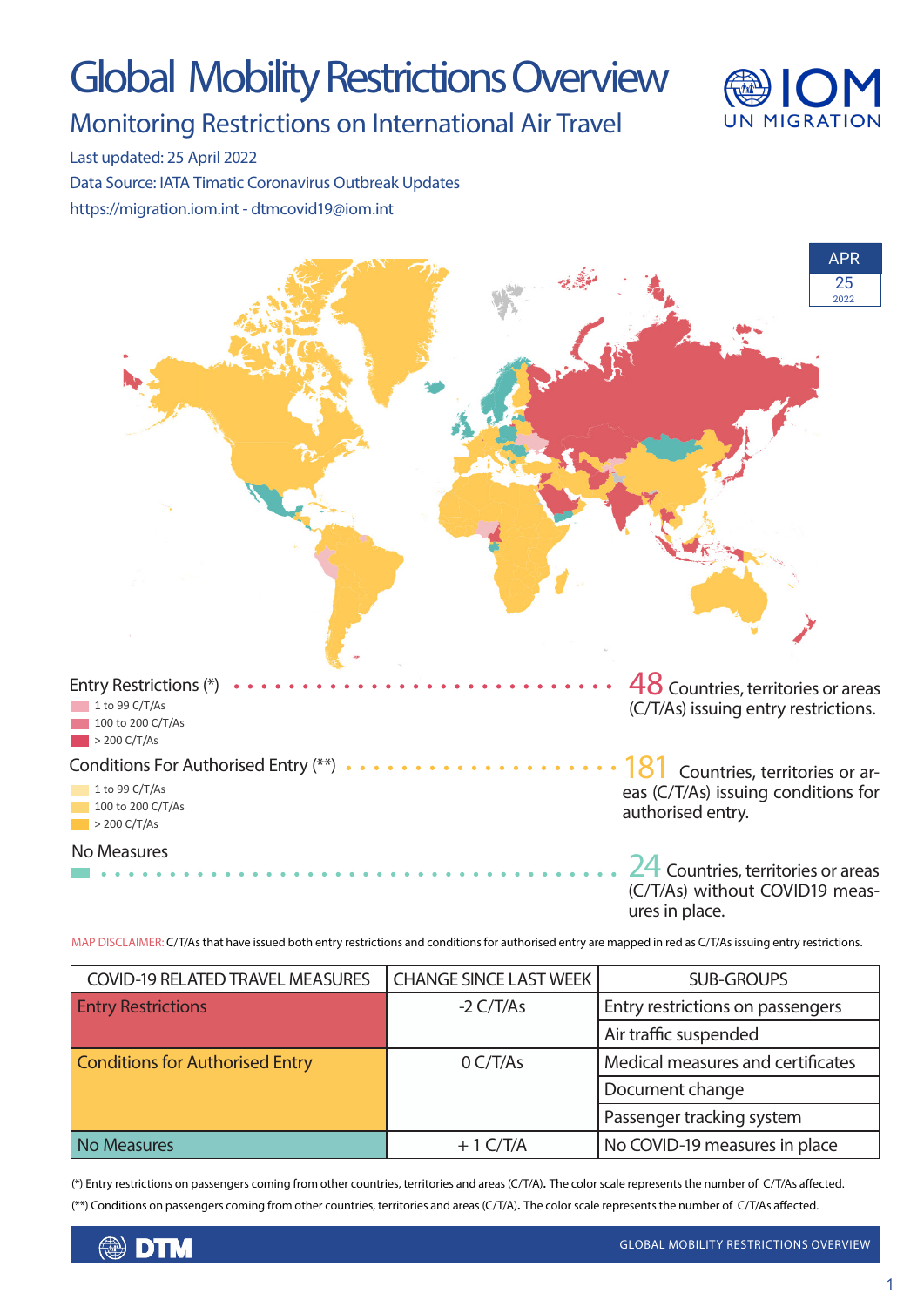## 1. INTRODUCTION

The DTM Global Mobility Restrictions Overview provides updates on international air travel restrictions and conditions for authorized entry. This overview aims to understand how COVID-19 has impacted human mobility, detailing how global and regional trends in air travel measures have evolved since COVID-19 was declared a global pandemic in March 2020. The data presented focuses on the changes in public health-related immigration and border management measures. It provides information intended to support IOM missions and partners in targeted response planning and advocacy for vulnerable populations who may be affected by changes in global mobility.



#### TRAVEL MEASURES

As of 25 April 2022, 205 C/T/As have issued some form of COVID-19 related measures at international airports. More specifically, 48 C/T/As have issued entry restrictions, 181 have issued conditions for entry, and 24 C/T/As have removed all COVID-19 measures.

The first graph below provides an overview of different types of COVID-19 related measures and the number of C/T/As issuing them. The second graph shows how the different measures have changed over time since March 2020.



As of 25 April 2022, medical measures were the most commonly issued measures, which entails quarantine measures, health screening upon arrival, COVID-19 negative test certificate or vaccination certificates. Passenger tracking systems were the second most commonly issued measure, which include health declaration or location tracking forms.

#### EXCEPTIONS TO TRAVEL MEASURES



The graphs above show global figures on C/T/As that have issued exceptions to their travel measures, exempting certain categories from fulfilling the requirements for authorised entry. 'Exceptions for children below a certain age' has been the most common exception group with the highest growth rate, followed by 'Exceptions for Nationals or Residents'. The trends in the decline of C/T/As issuing exceptions over time could be attributed to the rate at which C/T/As have removed travel measures.